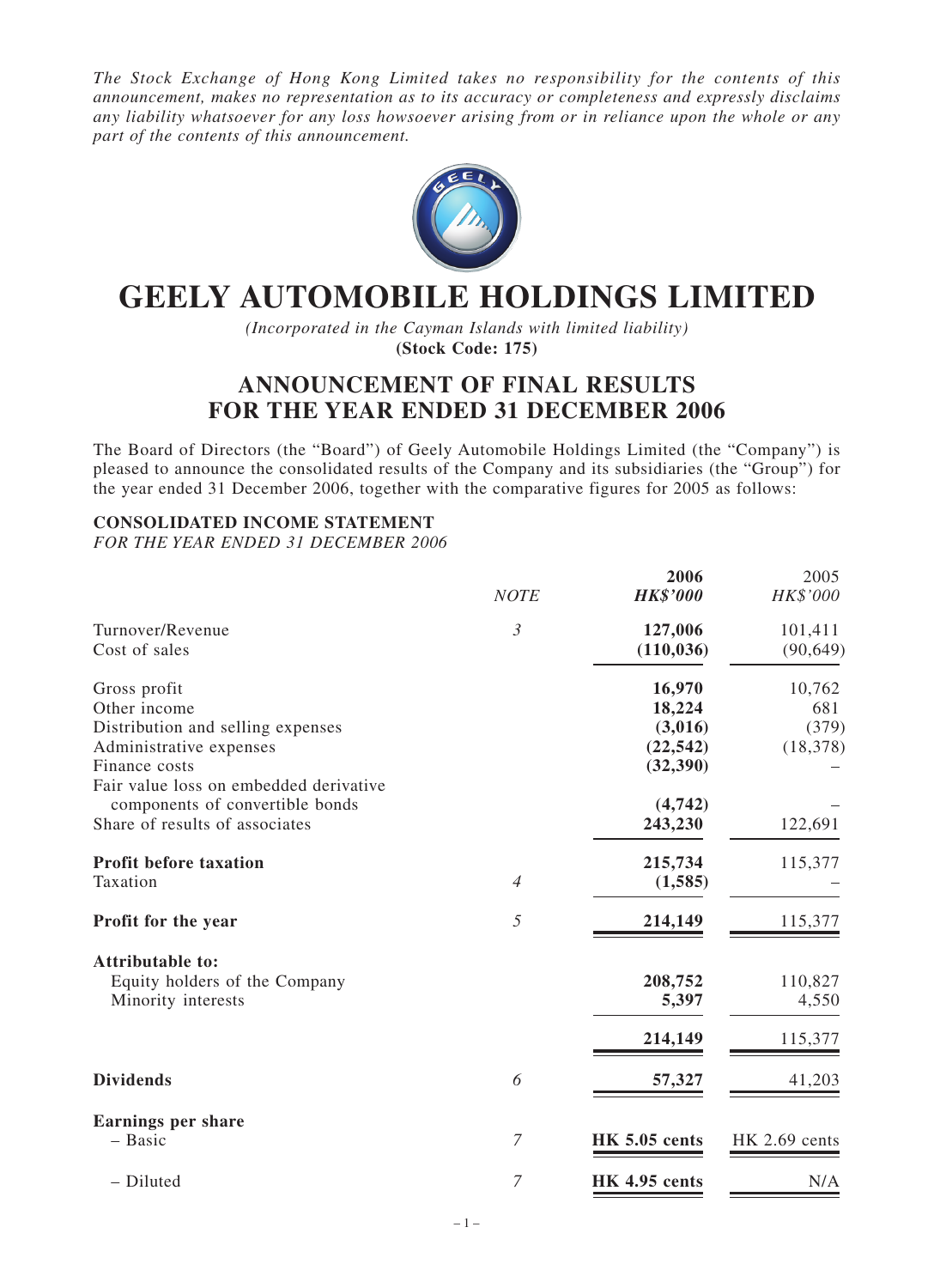## **CONSOLIDATED BALANCE SHEET**

*AT 31 DECEMBER 2006*

| <b>Non-current assets</b><br>Property, plant and equipment<br>12,282<br>Interest in associates<br>8<br>1,666,999 | 7,433<br>786,996<br>794,429 |
|------------------------------------------------------------------------------------------------------------------|-----------------------------|
|                                                                                                                  |                             |
|                                                                                                                  |                             |
|                                                                                                                  |                             |
| 1,679,281                                                                                                        |                             |
| <b>Current assets</b>                                                                                            |                             |
| Inventories<br>9,910                                                                                             | 5,703                       |
| 9<br>59,065<br>Trade and other receivables                                                                       | 44,840                      |
| Dividend receivables from associates<br>74,840                                                                   | 8,220                       |
| Convertible bonds – embedded derivatives<br>115,894                                                              |                             |
| Bank balances and cash<br>20,972                                                                                 | 8,449                       |
| 280,681                                                                                                          | 67,212                      |
| <b>Current liabilities</b>                                                                                       |                             |
| 10<br>23,653<br>Trade and other payables                                                                         | 34,817                      |
| Amounts due to related companies                                                                                 | 923                         |
| Amount due to a minority shareholder                                                                             | 4,588                       |
| 11,220<br>Amount due to immediate holding company                                                                | 14,220                      |
| Taxation<br>293                                                                                                  |                             |
| Convertible bonds – embedded derivatives<br>169,782                                                              |                             |
| 22,250<br>Short-term bank borrowings (secured)                                                                   |                             |
| 227,198                                                                                                          | 54,548                      |
| 53,483<br>Net current assets                                                                                     | 12,664                      |
| <b>Total assets less current liabilities</b><br>1,732,764                                                        | 807,093                     |
| <b>Capital and reserves</b>                                                                                      |                             |
| Share capital<br>83,028                                                                                          | 82,405                      |
| Reserves<br>947,129                                                                                              | 715,675                     |
| 1,030,157<br>Equity attributable to equity holders of the Company                                                | 798,080                     |
| Minority interests<br>19,769                                                                                     | 9,013                       |
| <b>Total Equity</b><br>1,049,926                                                                                 | 807,093                     |
| <b>Non-current liabilities</b>                                                                                   |                             |
| Convertible bonds<br>682,838                                                                                     |                             |
| 1,732,764                                                                                                        | 807,093                     |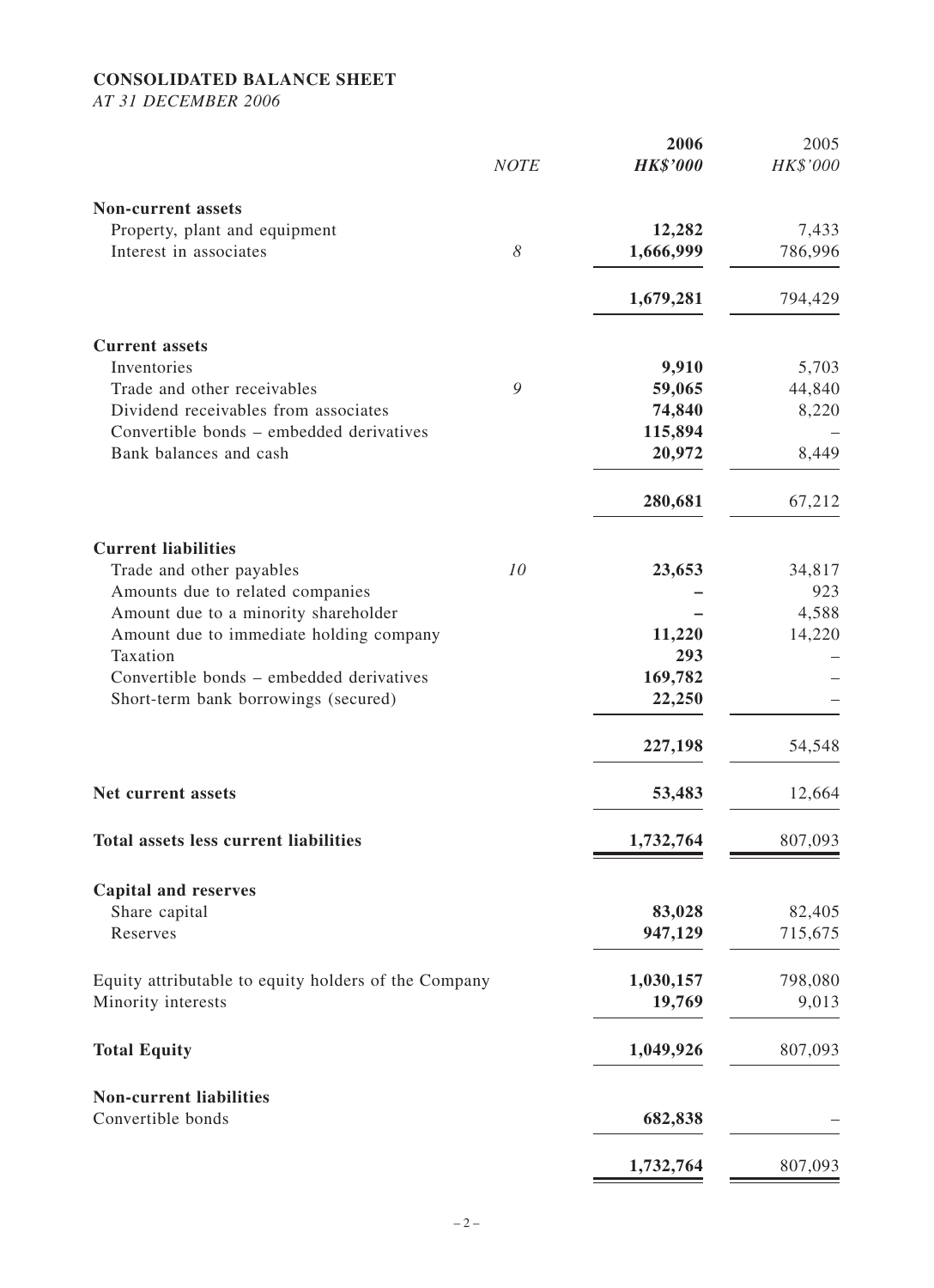#### **NOTES TO THE CONSOLIDATED FINANCIAL STATEMENTS** *FOR THE YEAR ENDED 31 DECEMBER 2006*

#### **1. BASIS OF PREPARATION**

These consolidated financial statements have been prepared in accordance with Hong Kong Financial Reporting Standards ("HKFRSs"), which collective term includes all applicable individual Hong Kong Financial Reporting Standards, Hong Kong Accounting Standards ("HKASs"), and Interpretations issued by the Hong Kong Institute of Certified Public Accountants ("HKICPA"), accounting principles generally accepted in Hong Kong, and the disclosure requirements of the Hong Kong Companies Ordinance. These consolidated financial statements also comply with the applicable disclosure provisions of the Rules Governing the Listing of Securities on The Stock Exchange of Hong Kong Limited (the "Listing Rules").

In the current year, the Group has applied, for the first time, a number of new standards, amendments and interpretations ("new HKFRSs") issued by the HKICPA, which are effective for accounting periods beginning on or after 1 December 2005 or 1 January 2006. The adoption of the new HKFRSs had no material effect on how the results for the current or prior accounting periods have been prepared and presented. Accordingly, no prior period adjustment has been required.

#### **2. EFFECTS OF APPLICATION OF HONG KONG FINANCIAL REPORTING STANDARDS ("HKFRSs") NOT YET EFFECTIVE**

The Group has not early applied new standards, amendments and interpretations that have been issued but are not yet effective. The directors of the Company anticipate that the application of these standards, amendments and interpretations will have no material impact on the results and financial position of the Group.

#### **3. BUSINESS AND GEOGRAPHICAL SEGMENTS**

#### **Business segments**

No business segment information has been presented for the years ended 31 December 2006 and 31 December 2005 as the directors considered that the Group is principally engaged in manufacturing and trading of automobile parts and related automobile components which accounts for the total turnover and trading profits of the Group for the years.

#### **Geographical segments**

The Group's activities and operations are based in the People's Republic of China (the "PRC"). Accordingly, no geographical analysis is presented.

#### **4. TAXATION**

|                                                 | 2006            | 2005     |
|-------------------------------------------------|-----------------|----------|
|                                                 | <b>HK\$'000</b> | HK\$'000 |
| Current tax:                                    |                 |          |
| PRC foreign enterprise income tax, current year | 1,585           |          |

Hong Kong Profits Tax has not been provided for the year as the companies within the Group had no estimated assessable profits in Hong Kong.

Pursuant to the relevant laws and regulations in the PRC, the Group's PRC subsidiary is entitled to an exemption from PRC foreign enterprise income tax for the two years starting from its first profit-making year (i.e. year 2004), followed by a 50% reduction for the next three years. The income tax provision is calculated at the applicable tax rates on the estimated assessable profits for the year based on existing legislation, interpretations and practices in respect thereof.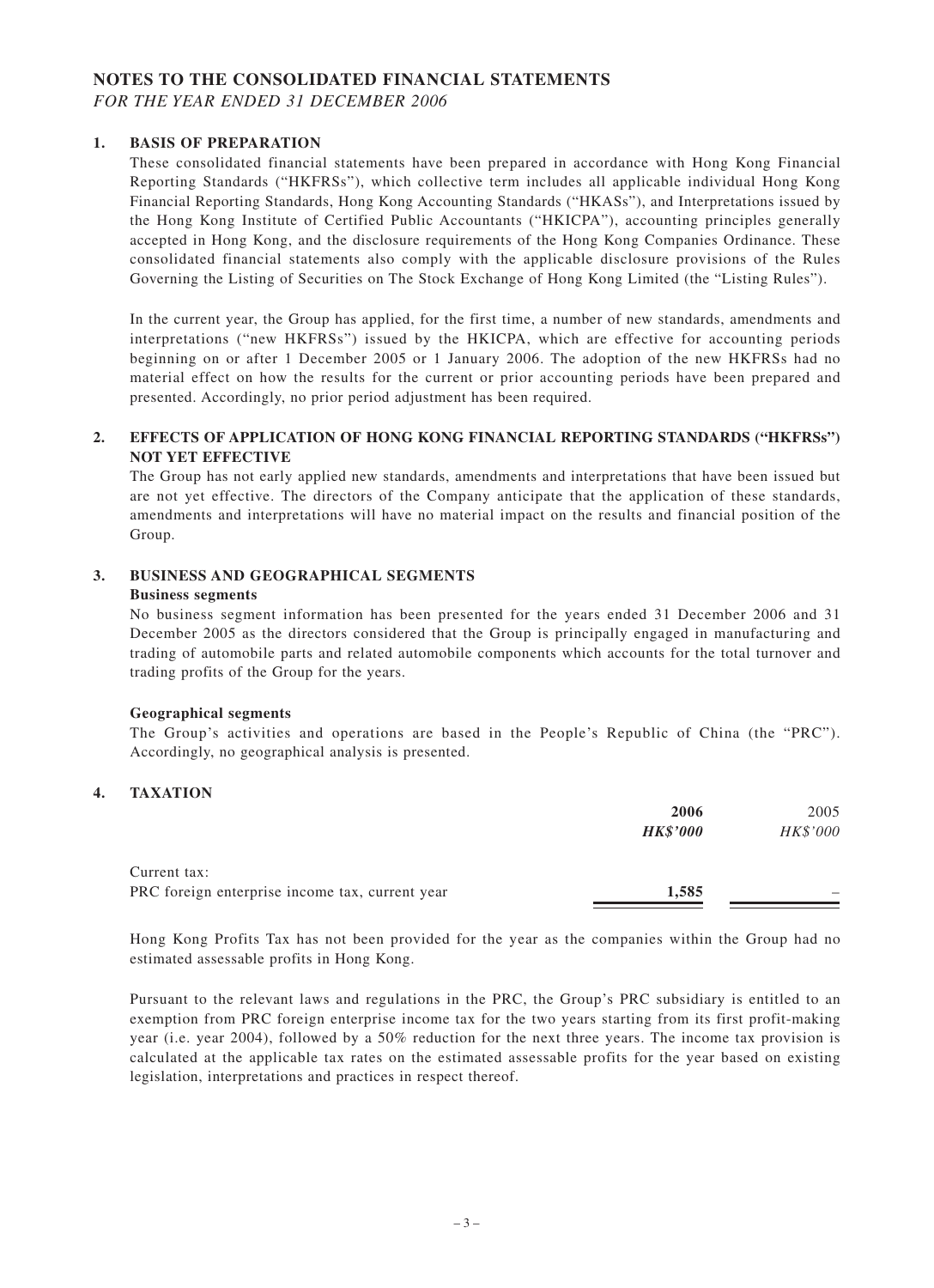The tax charge for the year can be reconciled to the profit before taxation per consolidated income statement as follows:

|                                                                     | 2006<br><b>HK\$'000</b> | 2005<br>HK\$'000 |
|---------------------------------------------------------------------|-------------------------|------------------|
| Profit before taxation                                              | 215,734                 | 115,377          |
| Less: Share of results of associates                                | (243, 230)              | (122, 691)       |
|                                                                     | (27, 496)               | (7, 314)         |
| Tax at the applicable tax rate                                      | (9,074)                 | (2, 414)         |
| Tax effect of expenses not deductible in determining taxable profit | 12,709                  | 5,480            |
| Effect of tax exemption granted to the PRC subsidiary               | (2,050)                 | (3,066)          |
| Tax expense for the year                                            | 1,585                   |                  |

The applicable tax rate is the PRC's foreign enterprise income tax rate of 33% (2005: 33%).

#### **5. PROFIT FOR THE YEAR**

Profit for the year has been arrived at after charging:

|                                                              | 2006<br><b>HK\$'000</b> | 2005<br>HK\$'000 |
|--------------------------------------------------------------|-------------------------|------------------|
| <b>Finance costs</b>                                         |                         |                  |
| Effective interest expense on convertible bonds              | 32,289                  |                  |
| Interest on bank borrowings wholly repayable within one year | 101                     |                  |
|                                                              | 32,390                  |                  |
| Staff costs, including directors' emoluments                 |                         |                  |
| Salaries, wages and other benefits                           | 13,181                  | 10,284           |
| Retirement benefit scheme contributions                      | 481                     | 297              |
| Recognition of share based payments                          |                         |                  |
| (included in administrative expenses)                        | 4,660                   | 5,538            |
|                                                              | 18,322                  | 16,119           |
| Other items                                                  |                         |                  |
| Cost of sales                                                | 110,036                 | 90,649           |
| Auditors' remuneration                                       | 1,192                   | 580              |
| Depreciation                                                 | 1,403                   | 811              |
| Operating leases charges on premises                         | 1,220                   | 1,478            |
| Share of tax of associates                                   |                         |                  |
| (included in share of results of associates)                 | 26,770                  | 28,596           |

#### **6. DIVIDENDS**

A final dividend for the year ended 31 December 2005 of HK\$0.01 per share amounting to HK\$41,203,000 was paid to the shareholders during the year.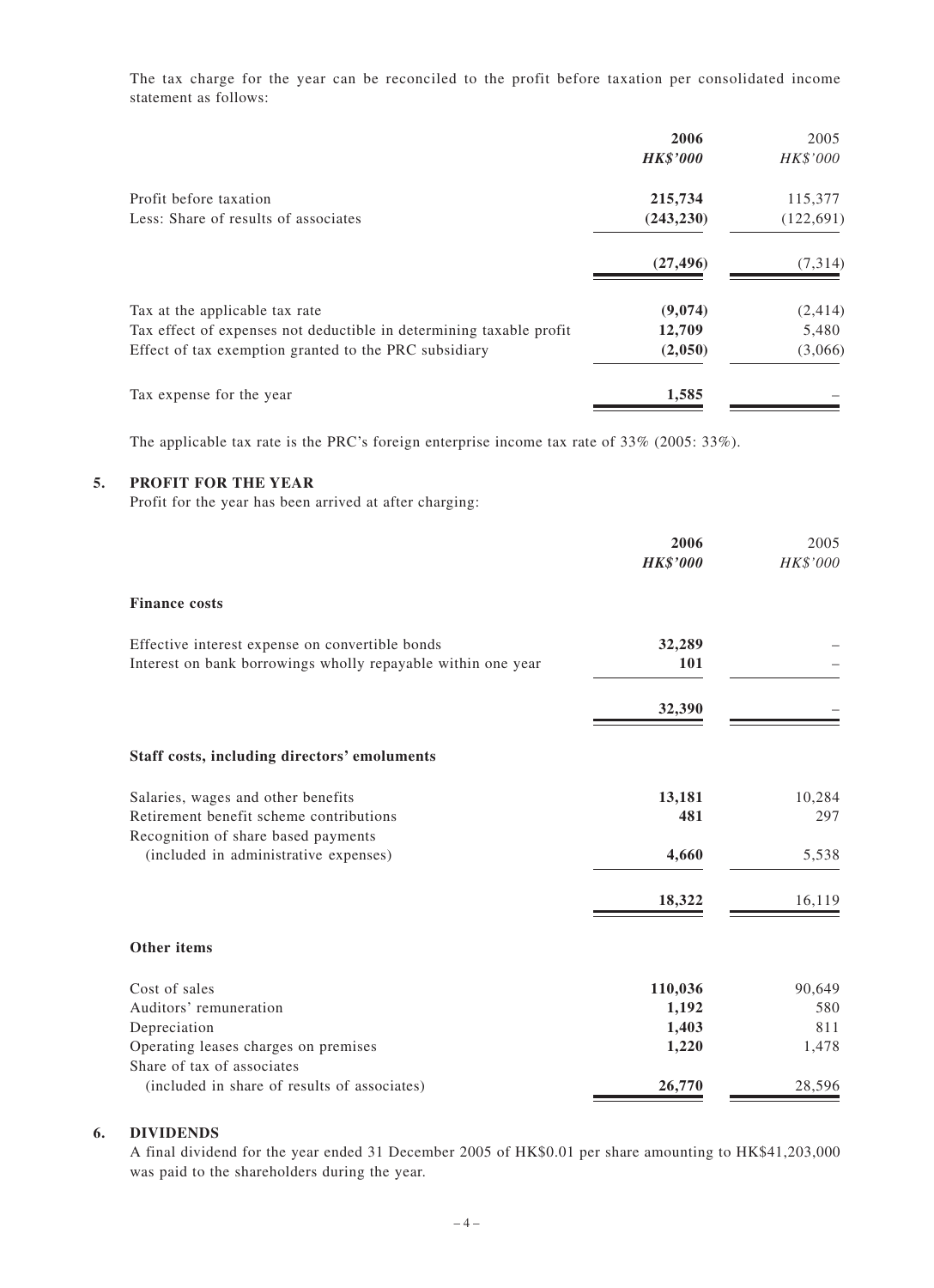A final dividend and a special dividend for the year ended 31 December 2006 of HK\$0.01 per share and HK\$0.002 per share respectively amounting to HK\$57,327,000, have been proposed by the Board after the balance sheet date. The proposed dividends will be accounted for as an appropriation of accumulated profits in the year ending 31 December 2007 if it is approved by the shareholders in the forthcoming annual general meeting.

#### **7. EARNINGS PER SHARE**

#### **(a) Basic earnings per share**

The calculation of the basic earnings per share is based on the profit attributable to equity holders of the Company of HK\$208,752,000 (2005: HK\$110,827,000) and weighted average number of ordinary shares of 4,134,231,655 shares (2005: 4,120,264,902 shares), calculated as follows:

| (i) | Weighted average number of ordinary shares                                        |                  |               |
|-----|-----------------------------------------------------------------------------------|------------------|---------------|
|     |                                                                                   | 2006             | 2005          |
|     | Issued ordinary shares at 1 January<br>Effect of shares issued upon conversion of | 4,120,264,902    | 4,120,264,902 |
|     | convertible bonds                                                                 | 13,966,753       |               |
|     | Weighted average number of ordinary shares                                        |                  |               |
|     | at 31 December                                                                    | 4, 134, 231, 655 | 4,120,264,902 |
|     |                                                                                   |                  |               |

#### **(b) Diluted earnings per share**

The calculation of diluted earnings per share for the year ended 31 December 2006 is based on the profit attributable to equity holders of the Company of HK\$245,783,000 and the weighted average number of ordinary shares of 4,969,511,119 shares, calculated as follows:

*(i) Profit attributable to equity holders of the Company (diluted)*

|      |                                                                                                          | 2006<br><b>HK\$'000</b> |
|------|----------------------------------------------------------------------------------------------------------|-------------------------|
|      | Earnings for the purpose of basic earnings per share<br>(Profit attributable to equity holders)          | 208,752                 |
|      | After tax effect of effective interest on the liability<br>component of convertible bonds                | 32,289                  |
|      | After tax effect of fair value losses on the embedded derivative<br>components of convertible bonds      | 4,742                   |
|      | Earnings for the purpose of diluted earnings per share                                                   | 245,783                 |
| (ii) | Weighted average number of ordinary shares (diluted)                                                     | 2006                    |
|      | Weighted average number of ordinary shares for                                                           |                         |
|      | the purpose of basic earnings per share                                                                  | 4, 134, 231, 655        |
|      | Effect of deemed conversion of convertible bonds<br>Effect of deemed issue of shares under the Company's | 802,134,831             |
|      | share option scheme for nil consideration                                                                | 33, 144, 633            |
|      | Weighted average number of ordinary shares for                                                           |                         |
|      | the purpose of diluted earnings per share                                                                | 4,969,511,119           |

No diluted earnings per share has been presented for the year ended 31 December 2005 as the exercise price of the share options was higher than the average market price.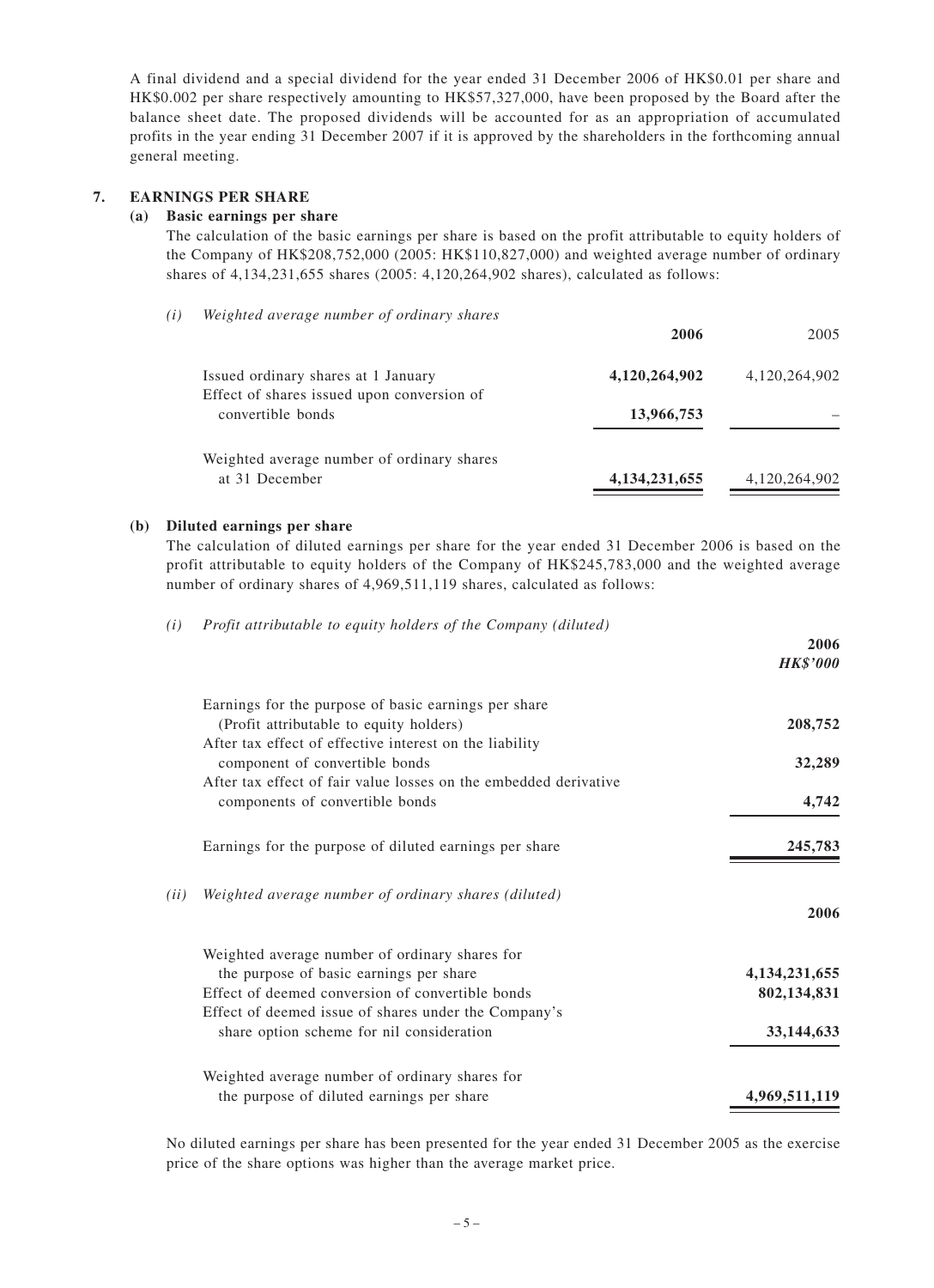|                     | 2006            | 2005     |
|---------------------|-----------------|----------|
|                     | <b>HK\$'000</b> | HK\$'000 |
| Share of net assets | 1,666,999       | 786,996  |

The summarised financial information in respect of the Group's associates is set out below:

|                                                                                                 |             | 2006<br><b>HK\$'000</b>  | 2005<br>HK\$'000           |
|-------------------------------------------------------------------------------------------------|-------------|--------------------------|----------------------------|
| Total assets<br>Total liabilities                                                               |             | 6,949,568<br>(3,388,365) | 6,064,557<br>(4, 382, 943) |
| Net assets                                                                                      |             | 3,561,203                | 1,681,614                  |
| Group's share of net assets of associates                                                       |             | 1,666,999                | 786,996                    |
| Revenue                                                                                         |             | 6,588,845                | 4,970,570                  |
| Profit for the year attributable to equity holders of the associates                            |             | 519,611                  | 262,161                    |
| Group's share of results of associates for the year                                             |             | 243,230                  | 122,691                    |
| <b>TRADE AND OTHER RECEIVABLES</b><br>9.                                                        | <b>Note</b> | 2006<br><b>HK\$'000</b>  | 2005<br>HK\$'000           |
| Trade and notes receivables<br>Trade receivables<br>Notes receivables                           | (a)<br>(b)  | 20,538<br>37,405         | 43,966                     |
|                                                                                                 |             | 57,943                   | 43,966                     |
| Other receivables<br>Deposits, prepayments and other receivables                                |             | 1,122                    | 874                        |
|                                                                                                 |             | 59,065                   | 44,840                     |
| <b>Trade receivables</b><br>(a)<br>The trade receivables comprise:                              |             |                          |                            |
|                                                                                                 |             | 2006<br><b>HK\$'000</b>  | 2005<br>HK\$'000           |
| Trade receivables from an associate<br>Trade receivables from a related company of an associate |             | 20,538                   | 24,925<br>19,041           |
|                                                                                                 |             | 20,538                   | 43,966                     |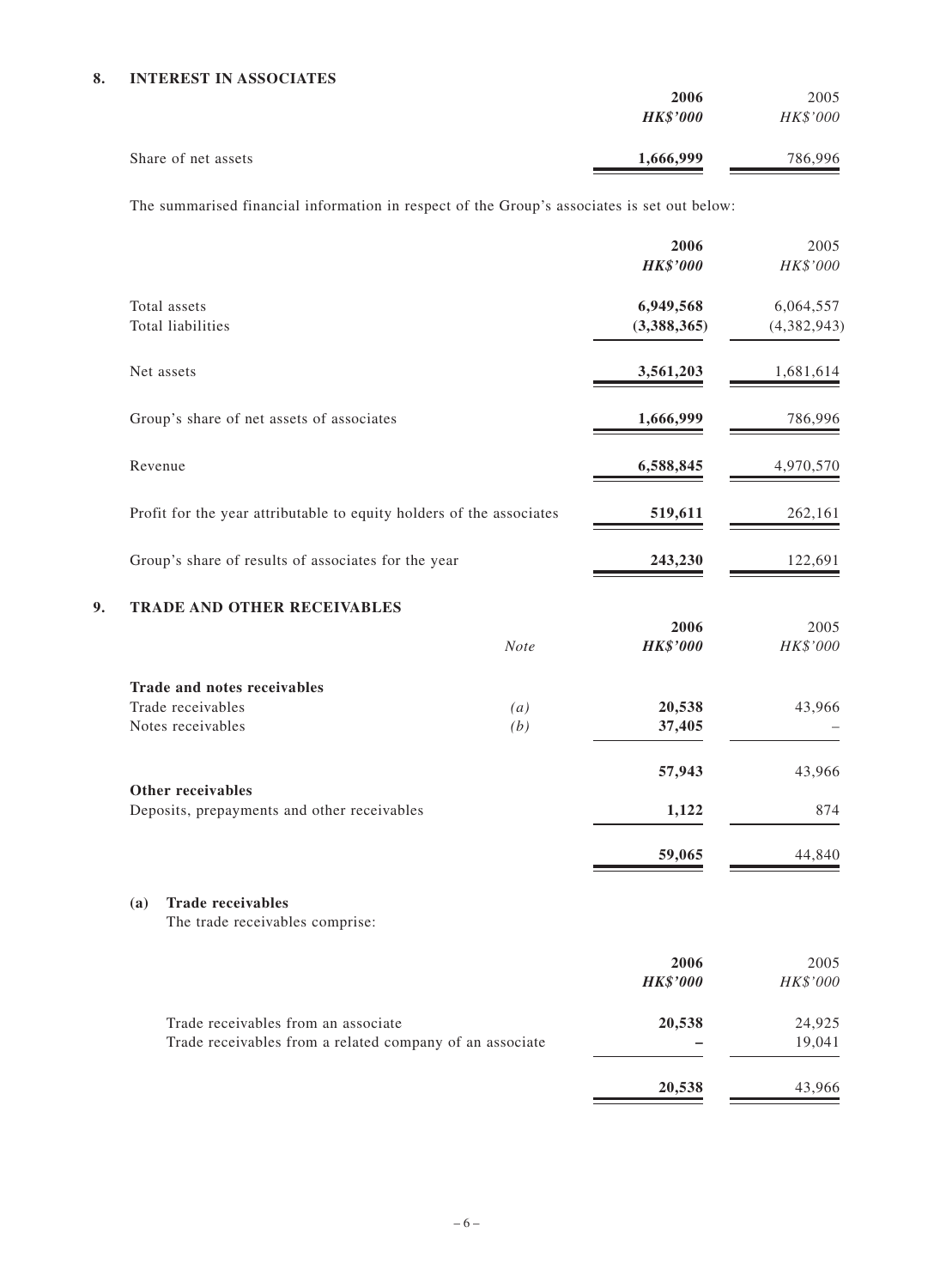The Group allows a credit period of 30 days to 90 days to its trade customers. The following is an aged analysis of the trade receivables at the balance sheet dates:

|                | 2006<br><b>HK\$'000</b> | 2005<br>HK\$'000 |
|----------------|-------------------------|------------------|
| $0 - 60$ days  | 20,503                  | 43,489           |
| $61 - 90$ days | 35                      | 67               |
| Over 90 days   |                         | 410              |
|                | 20,538                  | 43,966           |

#### **(b) Notes receivables**

All notes receivables are denominated in Renminbi ("RMB") and are primarily notes received from an associate for settlement of trade receivable balances. At 31 December 2006, all notes receivables were guaranteed by established banks in the PRC and have maturities of six months or less from 31 December 2006.

During the year, the Group has discounted notes receivables to banks in exchange for cash with recourse in the ordinary course of business. The Group continues to recognise the full carrying amount of notes receivables and has recognised the cash received as secured short-term bank borrowings, which is wholly repayable within one year, as reported in the consolidated balance sheet. At the balance sheet date, the carrying amount of discounted notes receivables and the associated financial liabilities was HK\$22,250,000 (2005: nil). The effective interest rate for the short-term bank borrowings on discounting notes receivables is 3.72% per annum.

#### **10. TRADE AND OTHER PAYABLES**

|                                     | 2006            | 2005     |
|-------------------------------------|-----------------|----------|
|                                     | <b>HK\$'000</b> | HK\$'000 |
| <b>Trade payables</b>               |                 |          |
| To third parties                    | 19,498          | 27,047   |
| Other payables                      |                 |          |
| Accrued charges and other creditors | 4,155           | 7,770    |
|                                     | 23,653          | 34,817   |

The following is an aged analysis of trade payables at the balance sheet dates:

|                | 2006            | 2005     |
|----------------|-----------------|----------|
|                | <b>HK\$'000</b> | HK\$'000 |
| $0 - 60$ days  | 16,379          | 24,576   |
| $61 - 90$ days | 1,407           | 1,989    |
| Over 90 days   | 1,712           | 482      |
|                | 19,498          | 27,047   |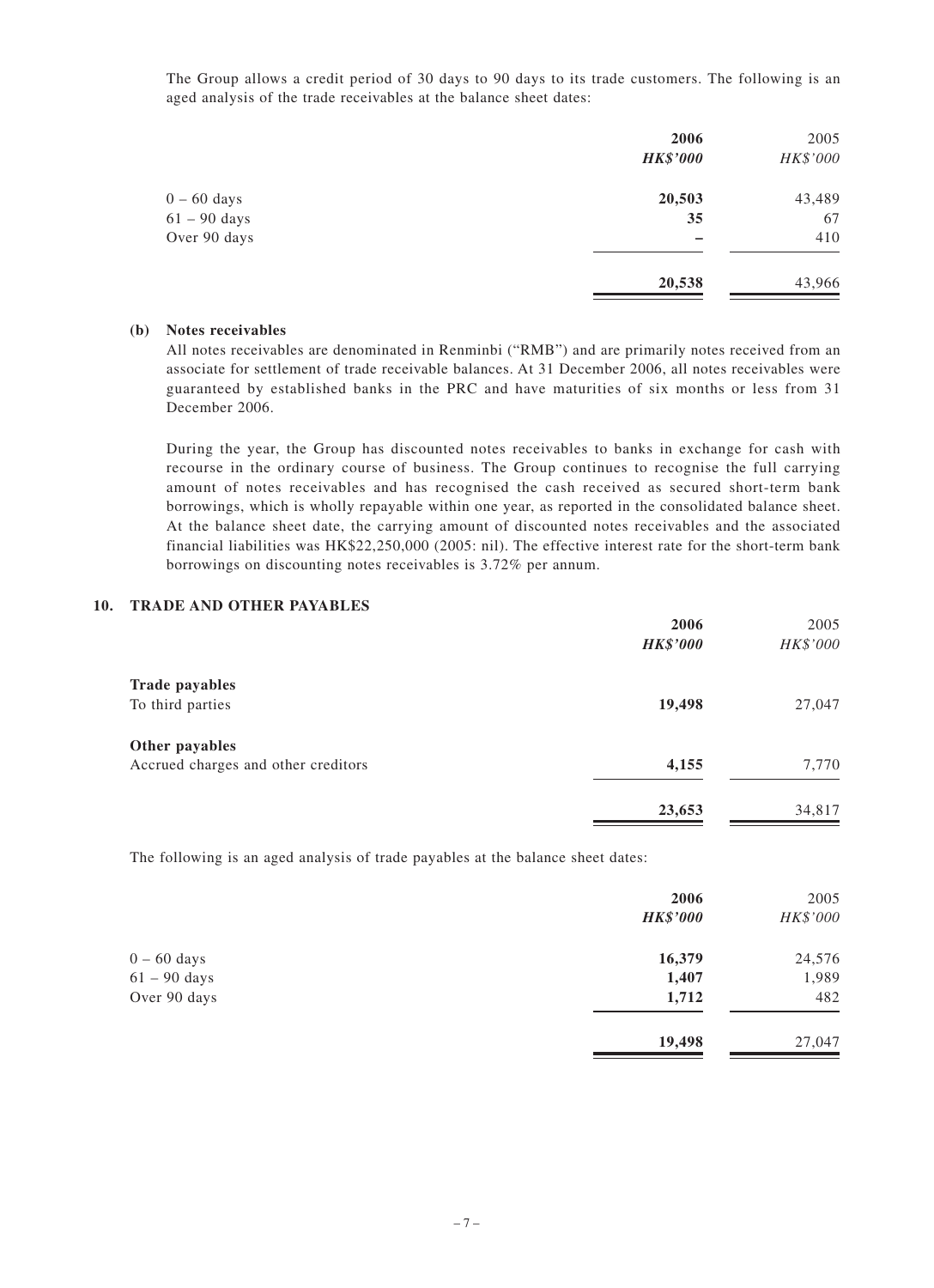#### **11. POST BALANCE SHEET EVENTS**

#### **a) Placing of existing shares and subscription for new shares**

On 15 February 2007, the Company, its immediate holding company, Proper Glory Holding Inc. ("PGH") and an independent financial institution ("the Placing Agent") entered into an placing and subscription agreement, pursuant to which the Placing Agent, on a fully underwritten basis, procured third party purchasers to acquire, and PGH sold 600,000,000 existing shares at the placing price of HK\$1.06 per Share. PGH subscribed 600,000,000 new shares of the Company (the "Subscription") at the placing price.

The net proceeds from the Subscription were approximately HK\$609 million and were applied by the Company as to approximately HK\$418.58 million to fund the capital contribution of a newly established subsidiary, Shanghai Geely Maple Automobile Components Company Limited (the "SGM"), on 7 March 2007 and the remaining balance as general working capital of the Group.

#### **b) Proposed disposal of interest in the SGM**

On 22 March 2007, the Company and Manganese Bronze Holdings plc. (the "MBH"), whose shares are listed on the London Stock Exchange, entered into an equity transfer agreement and other related agreements, pursuant to which but subject to the approval of shareholders of the Company, the Company will transfer 48% interest in the equity of the SGM to the MBH in return for approximately 23% interest in the enlarged issued share capital of the MBH.

Details of the equity transfer agreement and other related agreements and the transactions contemplated thereunder are set out in the Company's announcement dated 22 March 2007 and circular dated 2 April 2007.

#### **c) The establishment of two sino-foreign equity joint venture companies**

On 26 March 2007, Centurion Industries Limited, a wholly-owned subsidiary of the Company, entered into joint venture agreements to jointly establish two sino-foreign equity joint venture companies, namely Hunan Geely Automobile Components Company Limited and the Lanzhou Geely Automobile Components Company Limited, with two related companies Zhejiang Haoqing Automobile Manufacturing Company Limited in Hunan Province and Zhejiang Geely Merrie Automobile Company Limited in Gansu Province respectively, to engage in the research and development, production, marketing and sales of sedan related components in the PRC

#### **MANAGEMENT DISCUSSION AND ANALYSIS**

#### **Financial Review**

The Group's turnover amounted to HK\$127 million for the year ended 31 December 2006, representing an increase of 25% over 2005. Profit attributable to the equity holders of the Company amounted to HK\$209 million, a significant increase of 88% over 2005. The large increase in net profit was attributable to the significant growth in profit contributions from the Company's four associates – Zhejiang Geely Automobile Company Limited ("Zheijang Geely"), Shanghai Maple Guorun Automobile Company Limited ("Shanghai Maple"), Zhejiang Kingkong Automobile Company Limited ("Zhejiang Kingkong") and Zhejiang Ruhoo Automobile Company Limited ("Zhejiang Ruhoo") – (collectively referred as "the Associates") mainly due to the strong demand for "Free Cruiser" family sedans launched in 2005, the initial good response to "Geely Kingkong" mid-end sedans launched in mid 2006, and a more stable raw material prices, more than offsetting the intensified price competition in China's sedan market during the year.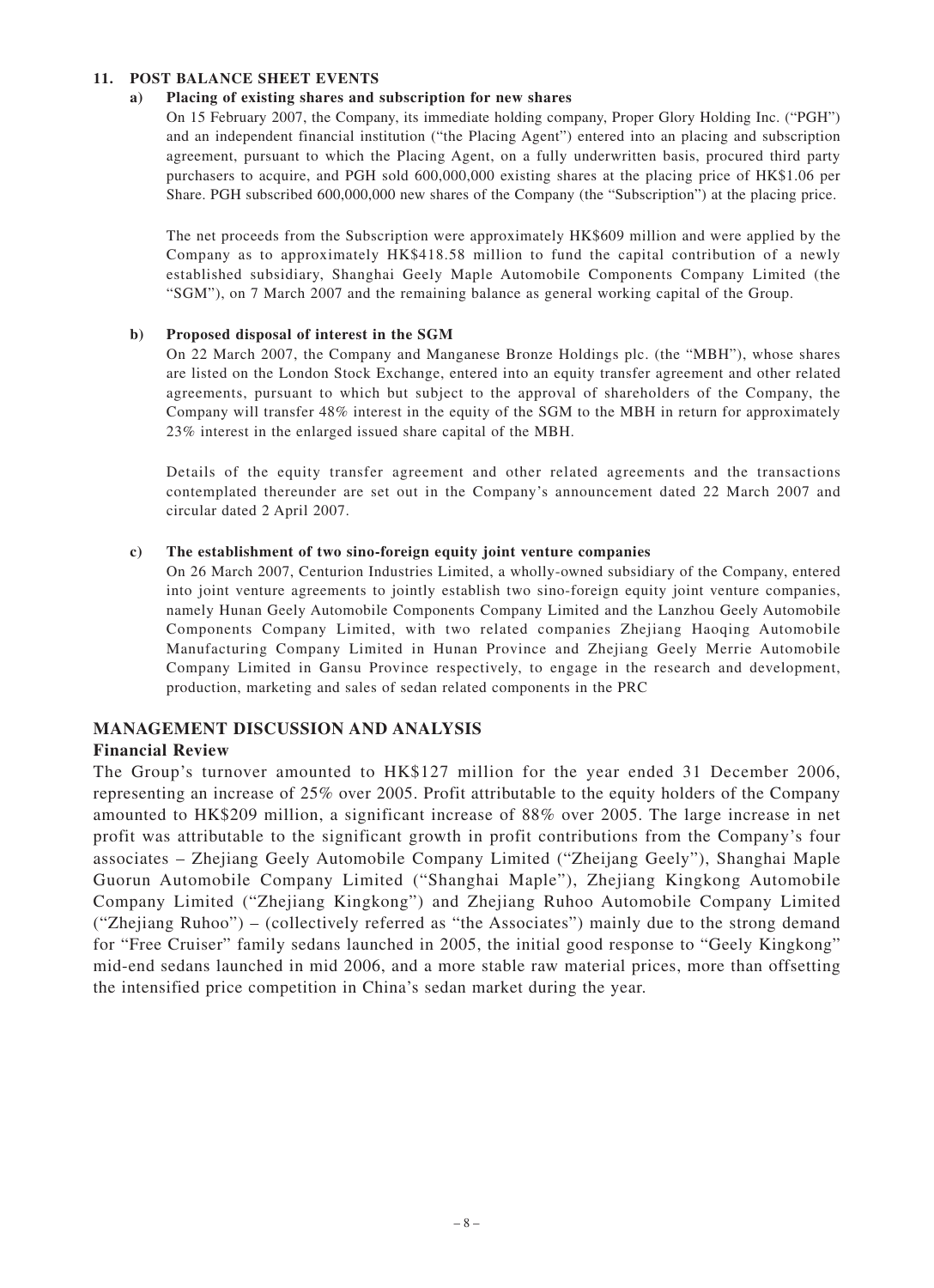## **Business Overview**

Although the demand for sedans in the China market continued to register strong growth during 2006, the later part of 2006 saw intensified price pressure in the economy car segment with a few major players adopting more aggressive pricing strategy to gain market shares in China, resulting in heavy price pressure on other economy car manufacturers. As a result, the Associates decided to reduce the retail prices of most of their models by 5-10% during the year. Despite the challenges and difficulties, and thus a less than exciting performance in the second half of 2006, the Associates still managed to achieve respectable results for the full year period in 2006, helped by a more stable raw material prices during the year, and the continued strong demand for "Free Cruiser" and the encouraging response to new products like "Geely Kingkong" and "Vision". The timely response by the management to adjust business strategies and implement new measures to enhance product mix also help the Associates to significantly improve profitability in 2006 with sales of higher priced models like "Free Cruiser", "Geely Kingkong" and "Vision" series accounted for around 40% of their total sales volume, a significant improvement from less than 20% in 2005.

During 2006, the Associates – Zhejiang Geely, Shanghai Maple, Zhejiang Ruhoo and Zhejiang Kingkong – recorded contracted sales volume of 175,635 units of Geely and Maple sedans, up 32% over 2005, maintaining their combined market share in China's passenger car market at around 4.6% in 2006. Of which, the sales of 164,495 units were recognised in the 2006 consolidated financial statements.

The Company's 51%-owned parts subsidiary Zhejiang Fulin Guorun Automobile Parts and Components Company Limited ("Zhejiang Fulin") recorded a healthy increase in both revenue and net profit in 2006. Net profit at Zhejiang Fulin was up 14% YoY to RMB11 million on 21% increase in revenues. The slower earnings growth in 2006 was due to higher expenses caused by the relocation of the plant to new location and expiry of some tax incentives. We, however, believe Zhejiang Fulin earnings growth could speed up in 2007, helped by the planned launch of new generation of Electric Power Steering ("EPS") and braking system for "Geely Kingkong" and "Vision" models.

2006 was a challenging but fruitful year in the Group and the Associates' history with major achievements in defending the Associates' market share despite fierce price competition in China's economy sedan market and in the successful launches of a number of strategically important new products, including "Geely Kingkong", "Vision", JL4G18 VVT engines and JL-ZA series of automatic gearboxes, paving the way for the Associates to broaden their product range further in the coming years. 2006 is also an important milestone in the Group and the Associates' expansion into the international market with the exports of around 10,000 sedans to over 40 countries, and the signing of a joint-venture agreement with Manganese Bronze Holdings Plc to manufacture London Taxi and three models of high-end sedans in Shanghai, marking the Group and the Associates' first step to enter into taxi market and high-end sedans.

During 2006, the Associates have embarked on an aggressive hiring campaign to further strengthen its R&D capability with the recruitment of several key R&D professionals to its management team to maintain the Associates leading position in research and development and product innovation.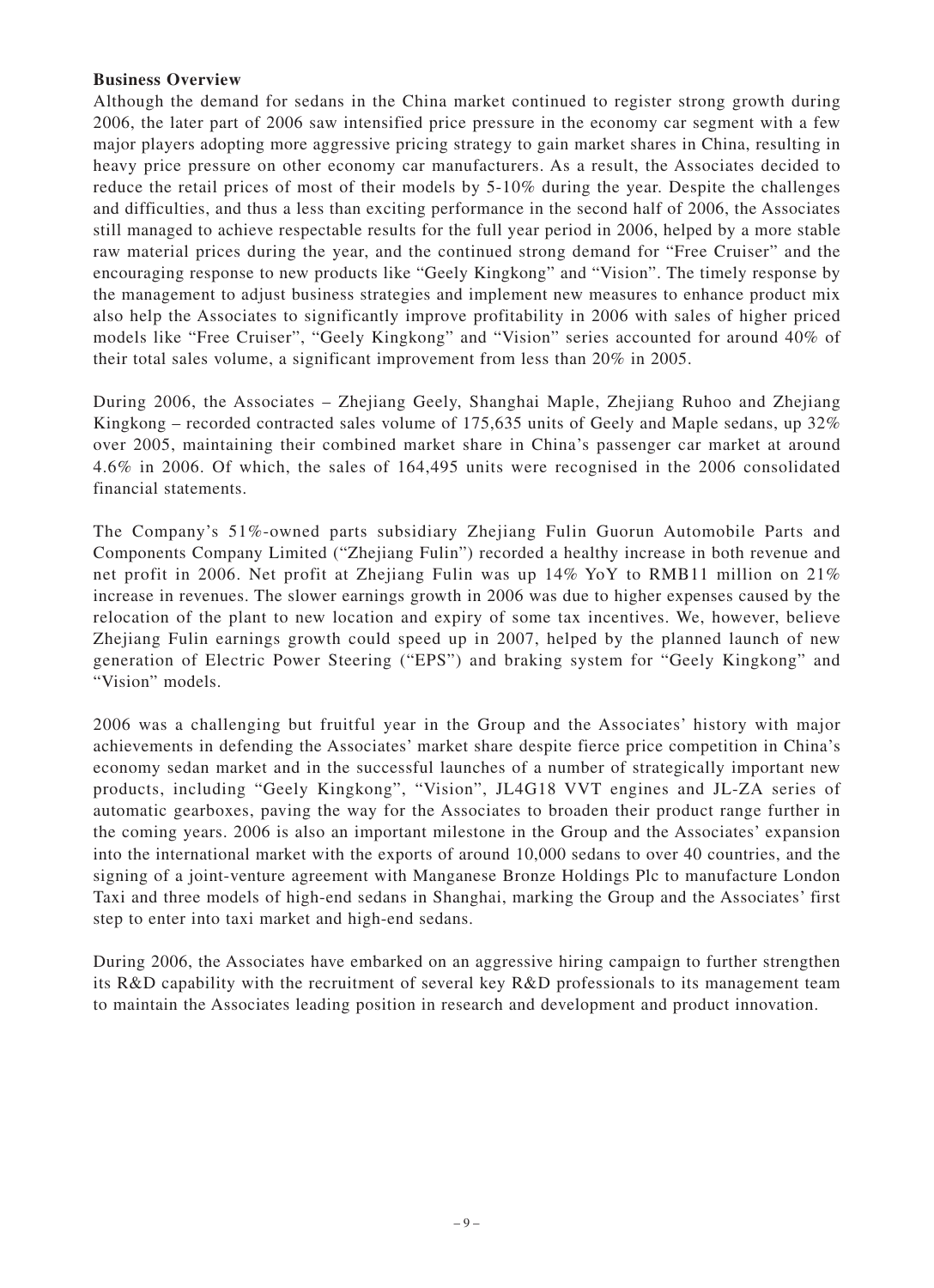## **Outlook**

We believe there are substantial growth potential for car demand in China in the coming decade, due to China's consistent economy growth, its rising household incomes, and its still low car ownership with only 1% of the population owning a sedan at present.

The Group and the Associates will continue to focus on the operation and expansion of its automobile business, to actively seek for ways and opportunities to expand the Group's revenues and to further reduce costs, thereby to enhance the returns to the Group's shareholders.

According to the figures released by the China Association of Automobile Manufacturers, total sales volume of passenger cars in China increased by 37% to 3.8 million units in 2006, surpassing most market expectations. Although fierce competition in China's sedan market should remain, we expect growth of China's sedan sales volume to be maintained at around 20% in the coming few years.

With the successful launches of the "Geely Kingkong" and "Vision" sedans, JL-ZA series of automatic gearboxes, and 4G18 VVT engines – considered the Associates' most strategically important new product launches in their history – in 2006, and the significant efforts spent in the exploration of export markets, the Associates are well positioned to further increase their combined market shares from 4.6% to 5% in 2007, thus translating into total contracted sales volume of 240,000 units, representing an YoY growth of 37%.

In the short to medium term, the Group will continue to actively seek for ways and opportunities to further rationalize and restructure the Group's structure, aiming at improving the Group's overall transparency and its effectiveness as the ultimate holding vehicle of Zhejiang Geely Holding Group Limited's auto related businesses. To achieve that, the Group would actively consider raising its shareholdings in the Associates to over 50% subject to government approval and compliance with relevant regulations.

With the significant investment and effort spent by the Associates in production development and capacity expansion over the past few years, the improved production facilities and more comprehensive product lines, the Board believes that the Group's profitability and its shareholders' returns should continue to improve in the coming years.

## **CAPITAL STRUCTURE AND TREASURY POLICIES**

The business activities of the Group are mainly financed by the share capital, dividend received from the Group's two major associates and proceeds of the convertible bonds issued by the Company on 10 April 2006. As at 31 December 2006, the Group's equity holders fund amounted to HK\$1,030 million (As at 31 December 2005: HK\$798 million). Apart from the shares issued upon conversion of convertible bonds, no additional share was issued during the year.

## **EXPOSURE TO FOREIGN EXCHANGE RISK**

The Group considers that fluctuations in exchange rate do not impose a significant risk to the Group since the Group's operations are principally in the Mainland China and Hong Kong and all assets and liabilities are denominated either in Renminbi or Hong Kong dollars.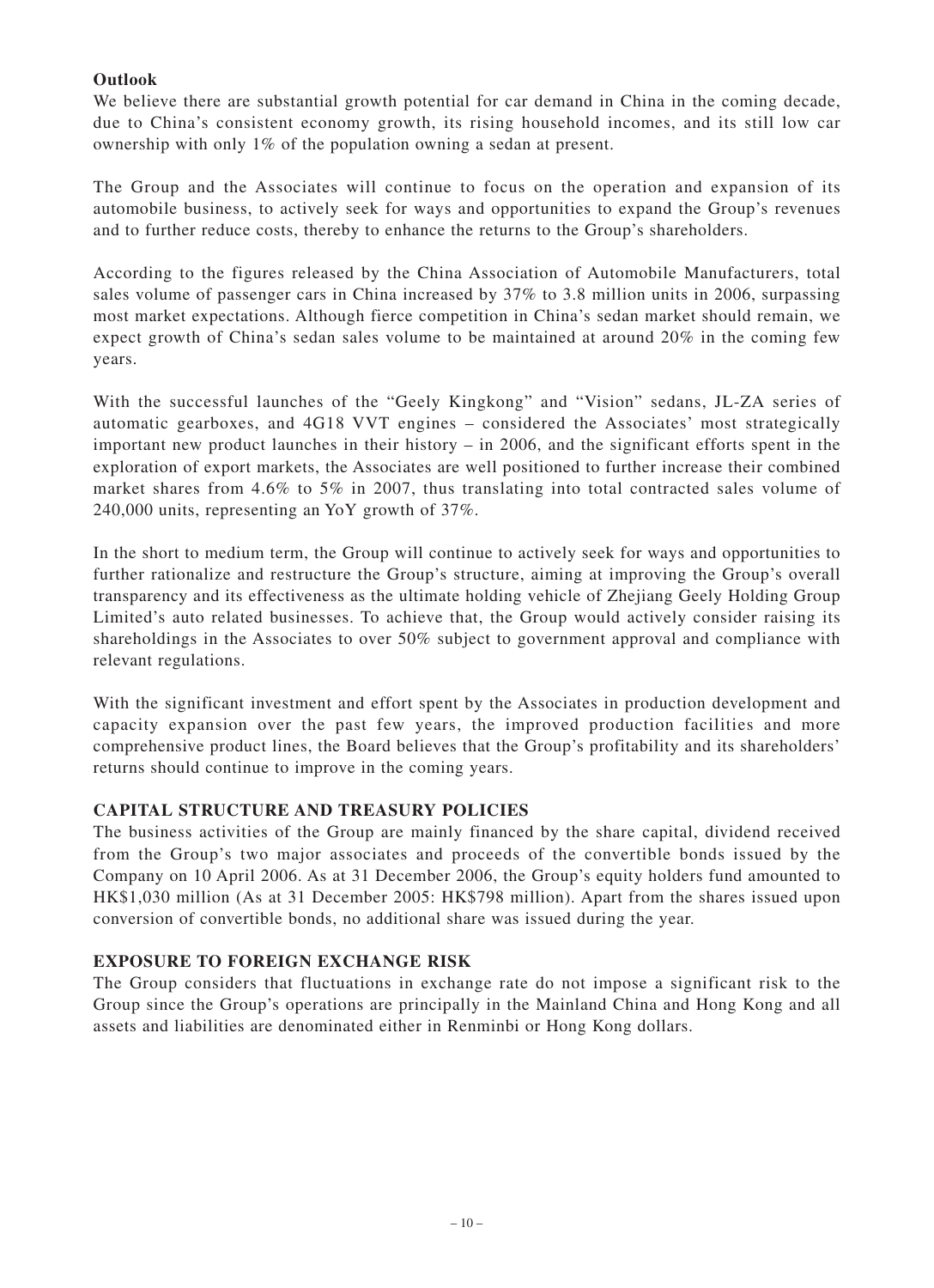## **LIQUIDITY AND FINANCIAL RESOURCES**

As at 31 December 2006, the Group's current ratio (current assets/current liabilities) was 1.24 (As at 31 December 2005: 1.23) and the gearing ratio of the Group was 69.5% (As at 31 December 2005: 2.4%) which was calculated on the Group's total borrowings to total shareholders' equity. Total borrowings (excluding the embedded derivatives of the Company's convertible bonds and trade and other payables) as at 31 December 2006 amounted to approximately HK\$716 million (As at 31 December 2005: approximately HK\$19 million) were mainly the Company's convertible bonds, bank borrowings and the amount due to immediate holding company. For the Company's convertible bonds, they were unsecured, interest-bearing and repaid on maturity. For the bank borrowings, they were secured by notes receivables, interest-bearing and repaid on maturity. While for the amount due to immediate holding company, it was unsecured, interest-free and repayable on demand. Should other opportunities arise requiring additional funding, the Directors believe the Group is in a good position to obtain such financing.

## **EMPLOYEES' REMUNERATION POLICY**

As at 31 December 2006, the total number of employees of the Group including associates was about 9,498 (As at 31 December 2005: 7,714). Employees' remuneration packages are based on individual experience and work profile. The packages are reviewed annually by the management who takes into account the overall performance of the working staff and market conditions. The Group also participates in the Mandatory Provident Fund Scheme in Hong Kong and state-managed retirement benefit scheme in the PRC.

## **PURCHASE, SALE OR REDEMPTION OF THE COMPANY'S LISTED SECURITIES**

Neither the Company nor any of its subsidiaries purchased, sold or redeemed any of the Company's listed securities during the year ended 31 December 2006.

## **CLOSING OF REGISTER OF MEMBERS**

The register of members of the Company will be closed from Thursday, 10 May 2007 to Monday, 14 May 2007, both dates inclusive, during which period no transfer of shares will be registered. In order to qualify for the proposed dividends, all completed transfer forms accompanied by the relevant share certificates must be lodged with the Company's Branch Share Registrar in Hong Kong, Union Registrars Limited, at Room 1803, Fook Lee Commercial Centre Town Place, 33 Lockhart Road, Wanchai, Hong Kong, for registration not later than 4:00 p.m. on Wednesday, 9 May 2007.

## **CORPORATE GOVERNANCE**

The Company has applied the principles and complied with the requirements as set out in the Code on Corporate Governance Practices (the "CG Code") in Appendix 14 of the Listing Rules on the Stock Exchange, with a major deviation from CG Code provision C2 in respect of conducting a review at least annually of the effectiveness of the system of internal control of the Group during the year. In the past, the Board had considered the need for an internal audit function to conduct such internal control review of the Group periodically, but had decided that, because of the scale and focus of the Group, it was not justified. Further details will be disclosed in the Company's 2006 Annual Report.